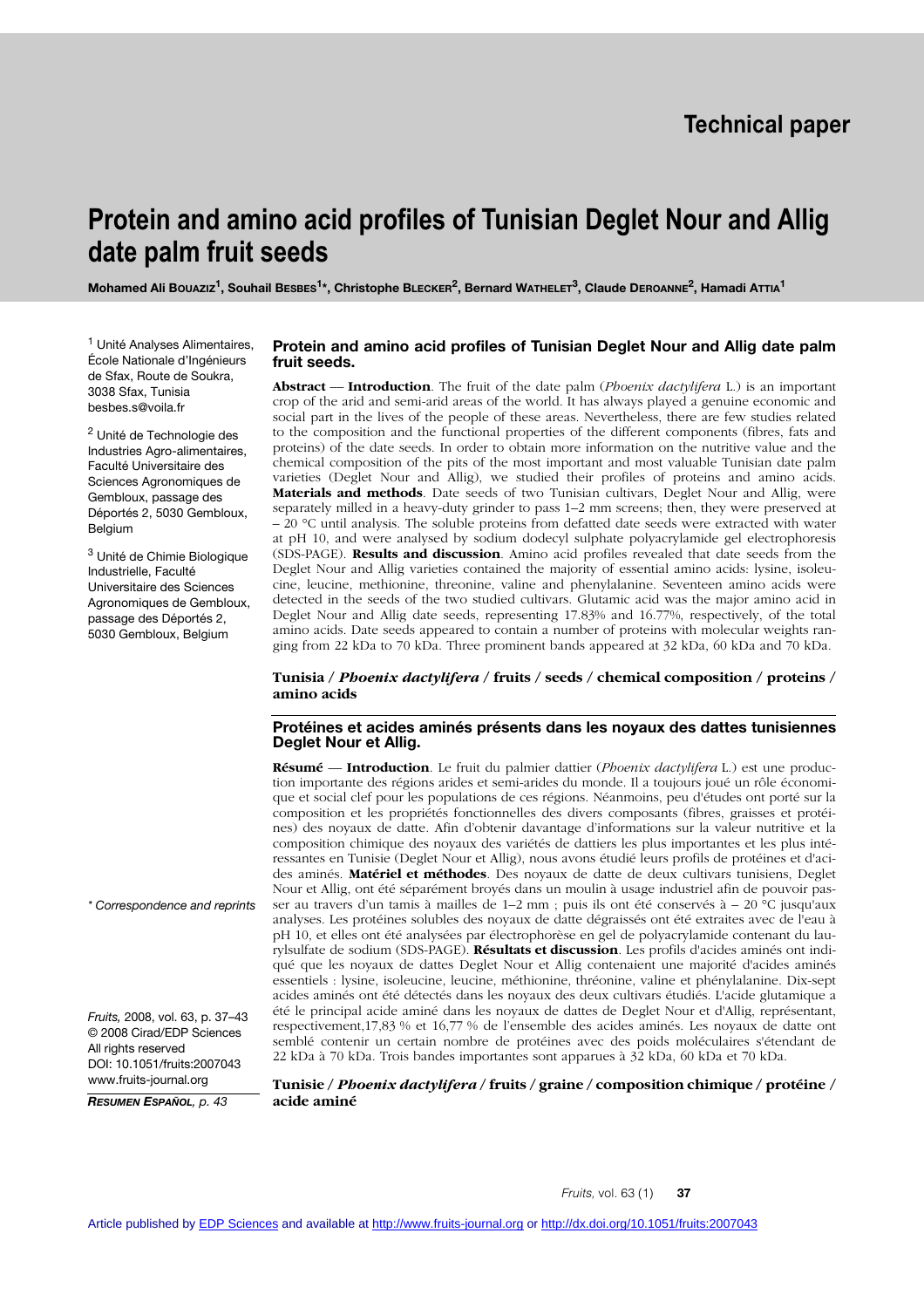# **1. Introduction**

The date (*Phoenix dactylifera* L.) has always played an important part in the economic and social lives of the people of arid and semi-arid regions of the world. The fruit of the date is composed of a fleshy pericarp and seed.

Date seeds are by-products, which could easily be recovered in the technological or biological date-processing industries [1]. The seed represents 10–15% of the total weight of the fruit [2]. In some date-processing countries, such as Tunisia, date seeds are discarded or used as fodder for domestic farm animals. Tunisia is considered to be one of the main date-producing countries; the mean annual yield of date fruits is about 125000 t. From this, around 12500 t of date seeds could be used because of their high fat, fibre and protein contents [3–5].

The published work on the valorisation of date pits has been especially focused on their incorporation in animal feeds [6–15] or on their biological transformation [1, 16–23]. From a practical point of view, the majority of these research tasks were not concretised in industrial projects [5]. The chemical composition of date pits shows their richness in fat (10–12%), proteins (5–6%) and fibres (75–80%) [3, 24–26]. This by-product of dateprocessing industries could be regarded as an excellent source of food ingredients with interesting technological functionality [3, 4].

A limited number of studies were carried out regarding the composition and functional properties of the various components of the date pits such as fibres, fats and proteins. The cracking approach proves to be interesting for the production of components with high added value considering their nutritional and/or techno-functional potential. Fractionation must obligatorily be justified by the study of the composition of each fraction and the development of its functional properties. In a previous work, we studied the main chemical composition, and functional and sensorial properties of the oily fraction of date pits. The results indicated the potential functional and economic utility of date seeds as a new source of oil and antioxidant compounds [4, 5, 27–29]. In order to contribute to further information about the nutritive value and chemical composition of date seeds, we studied the protein and amino acid profiles of pits from the most important and valuable varieties in Tunisia: Deglet Nour and Allig.

# **2. Materials and methods**

## **2.1. Preparation of powdered date seeds**

Date palm fruits were obtained from Deglet Nour and Allig date palms of the National Institute of Arid Zones (Degach, Tunisia). For each cultivar under investigation, seeds were directly isolated from 50 kg of date fruits collected at the Tamr stage (full ripeness), then kept at 10 °C for a week. The seeds were soaked in water, washed to get rid of any adhering date flesh, then air-dried. Their relative weight percentage compared with the weight of the fresh fruits was about 11.32% for the Deglet Nour variety and about 10.7% for the Allig variety. The airdried seeds were further dried at about 50 °C. Date pits, of each variety, were separately milled in a heavy-duty grinder to pass 1–2 mm screens and then preserved at – 20 °C until analysis.

The chemical composition of date seeds from Deglet Nour and Allig varieties was previously analysed in our laboratories [4].

Lipid extraction was carried out as described by Besbes *et al.* [4] with a SER 148 Solvent Extractor (Velp Scientifica, Italy) equipped with six Soxhlet posts. The extraction was carried out over 30 min, with thimbles immersed in boiling petroleum ether, and 60 min of reflux washing. After removing the solvent, using a Rotavapor apparatus, the obtained defatted seeds were used for the analysis of protein and amino acid profiles.

## **2.2. Analysis of date seed amino acids**

Defatted date seeds (150 mg) were hydrolysed with concentrated HCl (6N) at 110 °C for 24 h. Then, the hydrolysate was analysed by a BioChrom 20 Plus amino acid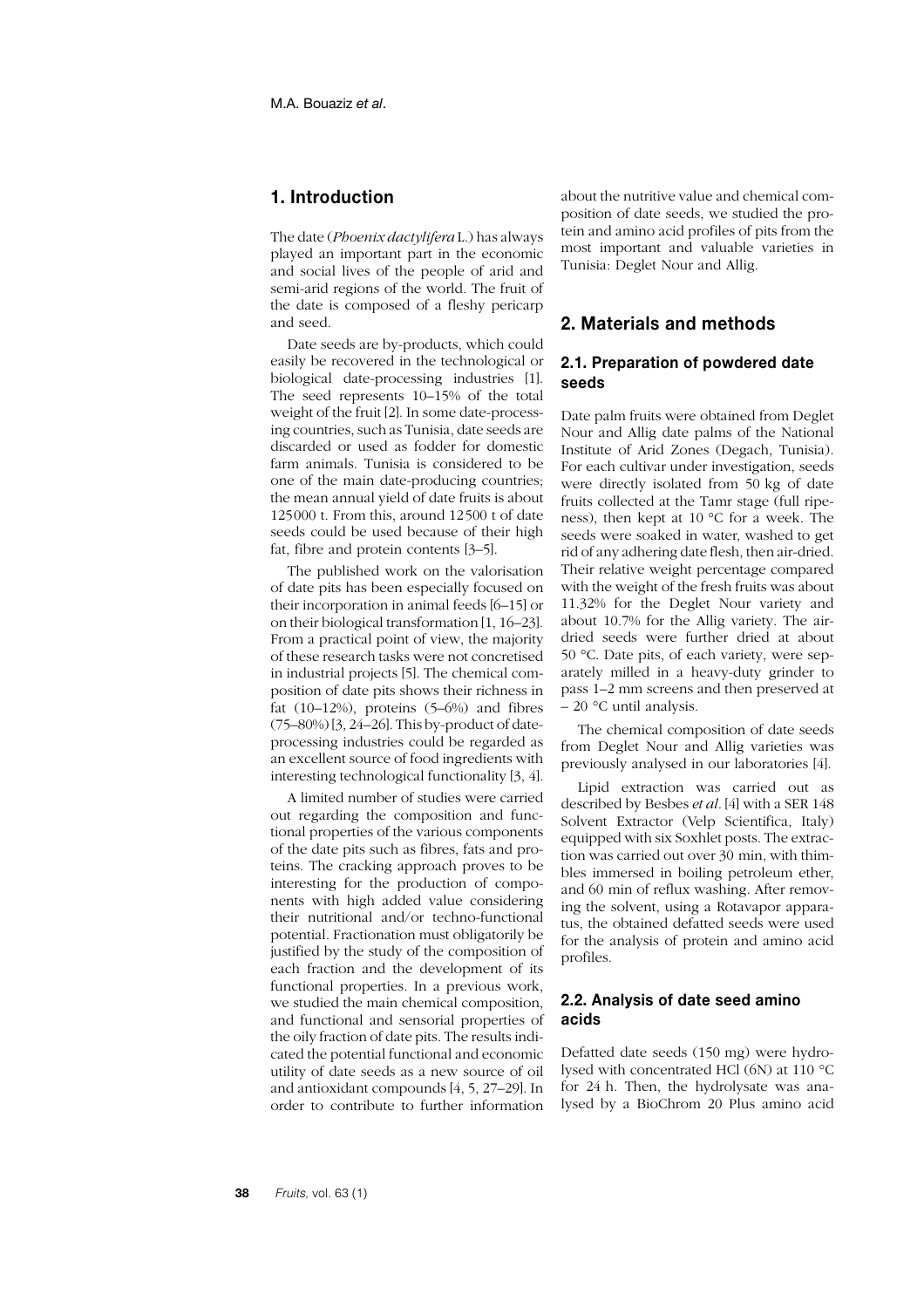**Table I.** Amino acid composition of defatted date seed powder (mg $\cdot$ g<sup>-1</sup> of dry matter). Date palm Ala Arg Asp Cys Glu Gly His Ile Leu Lys Met Phe Pro Ser Thr Tyr Val Total Protein

| variety                                                                                                    |  |  |  |  |  |  |  |  |  | المتحدد المتحال المستحدث المستحدث المستحدث المتحاصر المستحدث المستحدث المستحدث والمستحدث المستحدث |
|------------------------------------------------------------------------------------------------------------|--|--|--|--|--|--|--|--|--|---------------------------------------------------------------------------------------------------|
| Allia                                                                                                      |  |  |  |  |  |  |  |  |  | 0.23 0.53 0.42 0.11 0.96 0.24 0.09 0.13 0.30 0.26 0.06 0.19 0.16 0.18 0.14 0.05 0.24 4.29 5.72    |
| Deglet Nour 0.25 0.63 0.48 0.11 1.07 0.27 0.11 0.15 0.33 0.28 0.06 0.21 0.18 0.19 0.16 0.04 0.26 4.78 6.00 |  |  |  |  |  |  |  |  |  |                                                                                                   |

analyser according to the method of El-Adawy *et al.* [30]. Amino acids were analysed by chromatographic ionic exchange and detected colorimetrically using ninhydrin reagent. All amino acids were detected at 570 nm except proline and hydroxyproline, which were detected at 440 nm. The amino acid concentrations were calculated from the standard curves.

#### **2.3. Analysis of soluble proteins**

## **2.3.1. Extraction procedure**

Defatted and powdered date seeds (40 g) were suspended in 400 mL distilled water, then adjusted to pH 10 using 0.1 M NaOH. The suspension was stirred for 40 min at room temperature, then centrifuged at 4000 rpm for 20 min. The residue was again mixed with 200 mL distilled water, readjusted to pH 10, and centrifuged following the same process. The supernatants of both centrifugations were blended, then lyophilised and used for the analysis of the protein profile by electrophoresis [sodium dodecyl sulphate polyacrylamide gel electrophoresis (SDS-PAGE)].

## **2.3.2. Chemical analysis of lyophilised soluble extracts**

All analytical determinations were performed at least in triplicate. Values of different parameters were expressed as the mean standard deviation.

Dry matter was determined according to the Association of Official Analytical Chemists (AOAC) [31].

Nitrogen content of defatted samples was determined by the Kjeldahl method, following the method of the AOAC [31]. Protein content of each sample was calculated by multiplying the total nitrogen content by a factor of 6.25 [4]. Protein yield was calculated after the determination of protein content in the powdered seed and in the lyophilised supernatant.

Carbohydrate content was estimated by difference of mean values, *i.e.*, [100 - (mois $ture\% + ash\% + protein\% + lipids\%$ ] [26, 32].

Ash content was determined after incineration at 550 °C, for 8 h, using a muffle furnace (NABER, Germany). It was expressed as percent of dry weight [31].

## **2.3.3. Sodium dodecyl sulphate polyacrylamide gel electrophoresis**

Hydrosoluble proteins of defatted date seeds were analysed on polyacrylamide gel (10%) according to the method of Laemmli [33]. The protein bands were visualised with alkaline silver nitrate.

# **3. Results and discussion**

## **3.1. Amino acid profile of date seed proteins**

Date seeds of the Deglet Nour and Allig varieties have similar amino acid profiles (*table I*). Seventeen types of amino acids were detected and identified. Glutamic acid (Glu) was the predominant amino acid, followed by arginine (Arg), aspartic acid (Asp), leucine (Leu), lysine (Lys), valin(Val), glycine (Gly), alanine (Ala) and phenylalanine (Phe). These observations were in accordance with those reported by Salem and Hegazi [34] and by Al-Rawi *et al.* [35] in their studies of the amino acid composition of Egyptian and Iraqi date seeds, respectively. Glutamic acid presented the largest amount,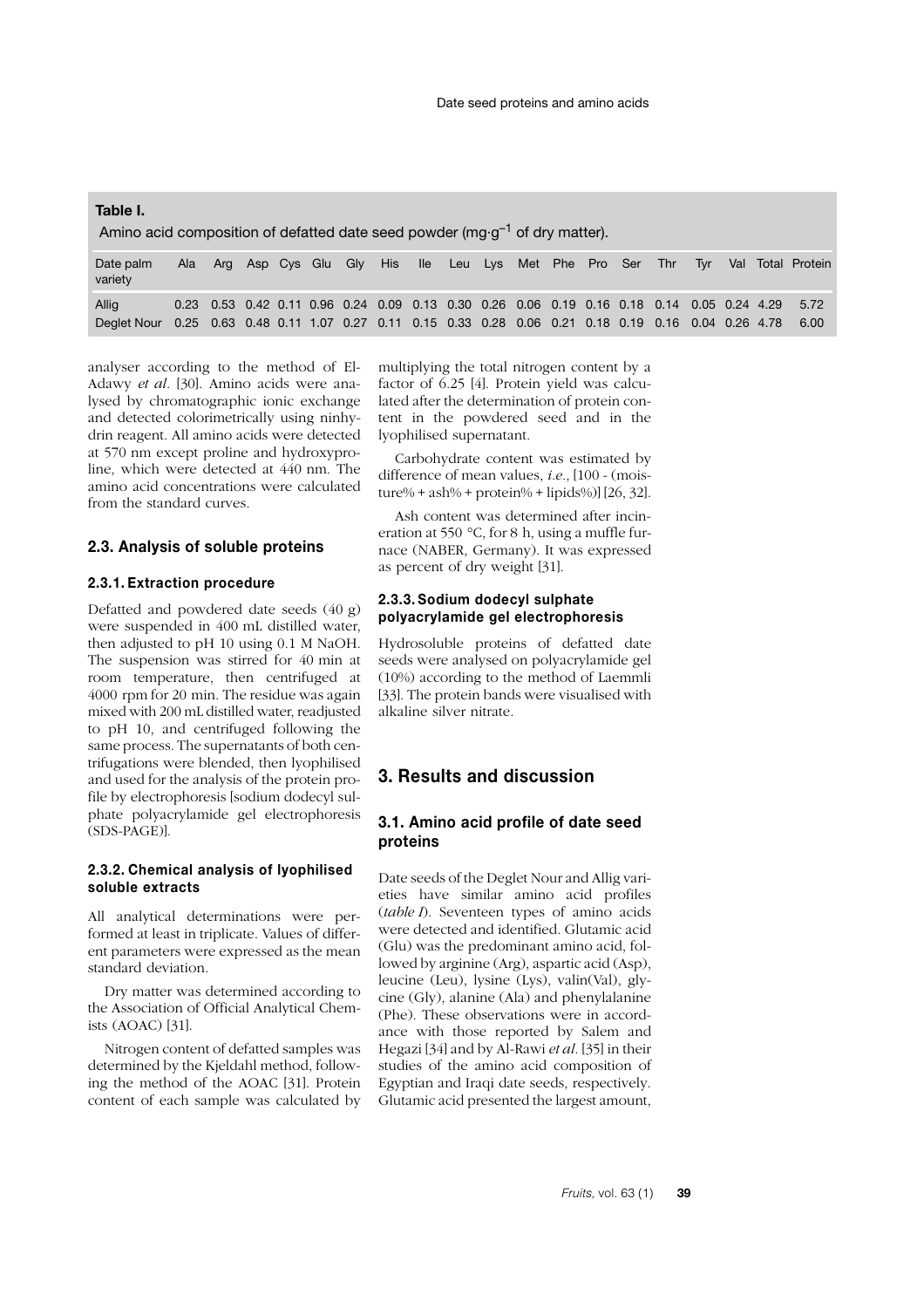#### **Table II.**

Chemical composition of lyophilised water extract obtained from defatted date seeds.

| Date variety | Dry matter       | Protein          | Carbohydrate                   | Ash             | Protein yields   |  |  |
|--------------|------------------|------------------|--------------------------------|-----------------|------------------|--|--|
|              |                  |                  | $(g.100 g^{-1}$ of dry matter) | (% )            |                  |  |  |
| Allig        | $97.30 \pm 0.06$ | $14.26 \pm 0.10$ | $83.00 \pm 0.37$               | $2.43 \pm 0.26$ | $30.40 \pm 0.23$ |  |  |
| Deglet Nour  | $98.11 + 0.02$   | $16.95 \pm 0.22$ | $80.00 \pm 0.72$               | $3.12 \pm 0.50$ | $36.40 \pm 0.45$ |  |  |

varying from 17.83% for Deglet-Nour seeds to 16.77% for the Allig seeds. These values were in agreement with those found by Salim and Ahmed [36] for Saudi Arabian date seeds.

The essential amino acids (lysin, leucine, threonine, methionine, valin, isoleucine and phenylalanine) were present in the date seeds of the two studied varieties, except tryptophan. The disappearance of tryptophan could be attributed to its destruction during acid hydrolysis and could also account for the loss of cysteine [36].

Date seed proteins are of a relatively important biological value by reference to the standard egg proteins, considering their wealth in essential amino acids [37].

## **3.2. Chemical composition of soluble water extract from defatted date seeds**

The freeze-dried soluble extracts of defatted date pits from the Deglet Nour and Allig vari-



eties contained 14–17% protein, 80–83% carbohydrate and 2–3% ash (*table II*). This composition shows, as for the raw material used, that the extract resulting from Deglet-Nour defatted date seeds contained slightly higher protein and ash contents than those of the Allig extract. This could explain the difficult diffusion of proteins and minerals for the Allig extract.

The soluble extracts from Allig and Deglet Nour seeds contained more proteins than the powdered defatted date seeds  $[14.26 - 16.95 \text{ g} \cdot 100 \text{ g}^{-1} \text{ (dry matter basis)}$ against  $5.75-6.18$  g·100 g<sup>-1</sup> [4], respectively]. Protein yield was about 30–36% of the total date seed proteins (*table II*). Therefore, a large portion of date seed proteins was insoluble. These insoluble fractions are likely to be composed of high-molecularweight polypeptides that are highly aggregated and / or cross-linked by disulphide bridges [3].

Albumins and globulins represent the two major classes of proteins. Albumins are soluble in water, while globulins are soluble in salt solutions [38]. Hamada *et al.* [3] tried to extract proteins from date cores using various solvents such as salt solutions, ethanol solutions and acetic acid solutions. They reported that a large fraction of protein was not dissolved under these conditions.

# **3.3. Electrophoretic profile of date seed soluble proteins**

The SDS-PAGE protein profiles of the Allig and Deglet Nour extracts from the defatted date seeds were similar and revealed three principal bands (*figure 1*). The prominent protein bands have a molecular weight around 70 kDa, 60 kDa and 32 kDa when

**Figure 1.** Electrophoretic profiles of soluble proteins from date seeds on a 10% polyacrylamide gel by sodium dodecyl sulphate (SDS-PAGE)

standard protein.

compared with the profile of a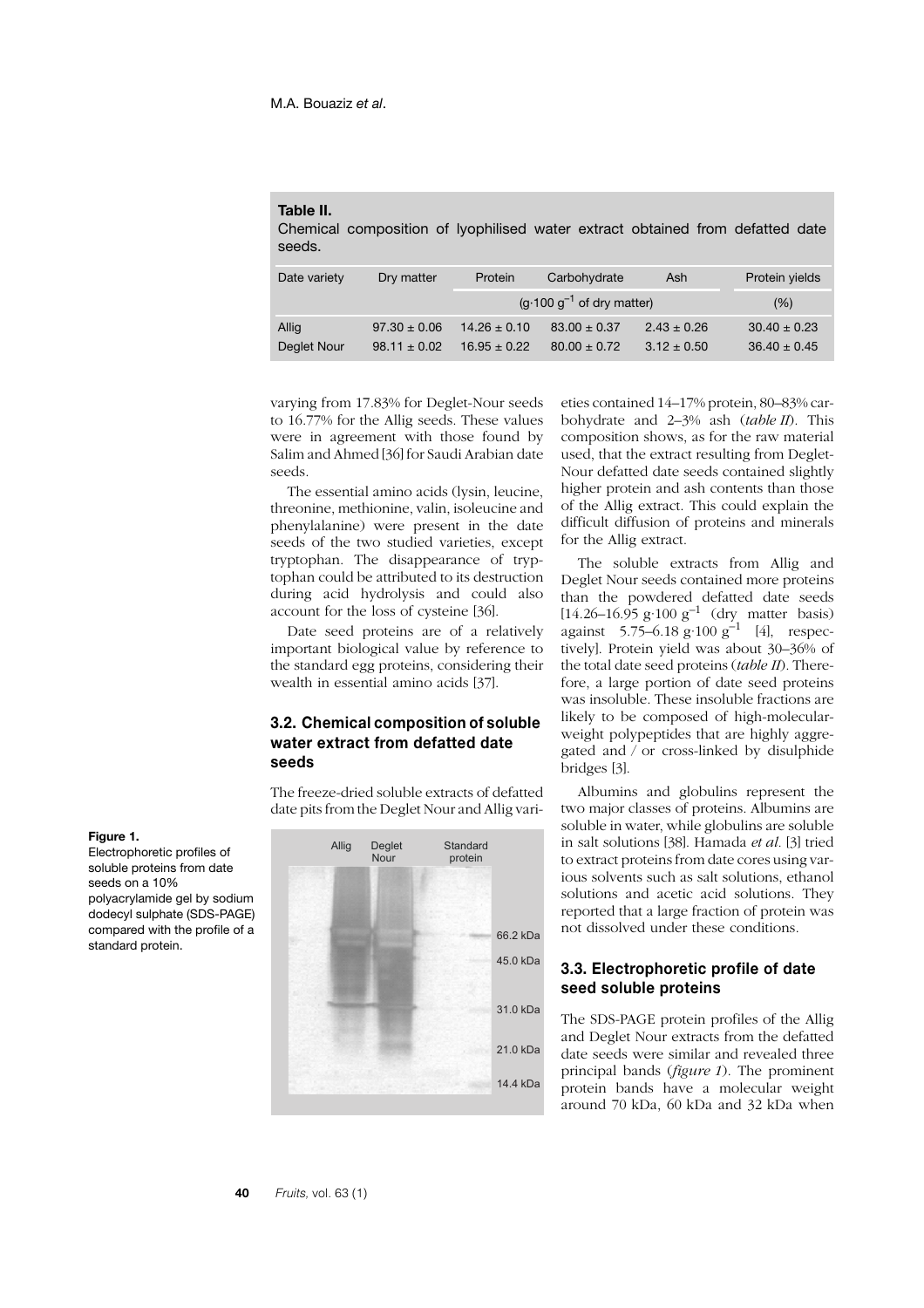compared with the bands of a standard protein. These proteins could be albumins, globulins, glutelins and / or prolamines, which are soluble in alkaline solutions [3].

Water-soluble albumins constitute the major proteinic fraction of date flesh. The electophoretic study in SDS medium of several varieties of Eastern dates (Buraringa, Barneh, Fardh, Hilali and Zabad) revealed two principal proteinic fractions whose molecular weights are 32 kDa and 72 kDa, respectively. On the other hand, only one proteinic band of 30 kDa was identified for Californian cultivars [38].

# **4. Conclusion**

According to our previous results on date seed oils [4] and those of the present study, date seeds are rich in many nutritional compounds, which would justify their use as a possible valuable source for human nutrition. The proteins of date cores would have to be studied more in order to reduce their low solubility, to improve the output of extraction and to study their techno-functional properties for justifying their use as an ingredient in food formulations.

# **References**

- [1] Al-Obaidi Z.S., Berry D.R., Scaling up of citric acid fermentation using fermenters, Date Palm J. 2 (1982) 19–33.
- [2] Almana H.A., Mahmoud R.M., Date palm seed as an alternative source of dietary fibre in Saudi bread, Ecol. Food Nutr. 32 (1994) 261–270.
- [3] Hamada J.S., Hashim I.B., Sharif A.F., Preliminary analysis and potential uses of date pits in foods, Food Chem. 76 (2002) 135– 137.
- [4] Besbes S., Blecker C., Deroanne C., Drira N.E., Attia H., Date seeds: chemical composition and characteristic profiles of the lipid fraction, Food Chem. 84 (2004) 577–584.
- [5] Besbes S., Hentati B., Blecker C., Deroanne C., Lognay G., Drira N.E., Attia H., Voies de valorisation des sous produits de dattes:

valorisation du noyau, Hyg. Microbiol. Aliment. 49 (2005) 1–9.

- [6] Gihad E.A., El-Gallad T.T., Sooud A.E., Abdou E.L., Nasr H.M., Farid M.F.A., Feed and water intake, digestibility and nitrogen utilisation by camels compared to sheep and goats fed low protein dessert by-products, CIHAEM-Options Méditerr. Sér. A 2 (1989) 75–81.
- [7] Estanvove P., Valorisation de la datte, Note tech., CIHAEM-Options Méditerr., Sér. A 11 (1990) 301–318.
- [8] Elgasim E.A., Alyousef Y.A., Humeida A.M., Possible hormonal activity of date pits and flesh fed to meat animals, Food Chem. 52 (1995) 149–152.
- [9] Youssif A.K., Alghamdi A.S., Hamad A., Mustafa A.I., Processing and evaluation of a date juice-milk drink, Egypt. J. Dairy Sci. 24 (1996) 277–288.
- [10] Jwanny E.W., Rashad M.M., Moharib S.A., El Beih N.M., Biological evaluation of datewaste dietary fibre and *Endomycopsis fibuligera* protein with rats, Bioresour. Technol. 56 (1996) 201–205.
- [11] Hussein A.S., Alhadrami G.A., Khalil Y.H., The use of dates and date pits in broiler starter and finisher diets, Bioresour. Technol. 66 (1998) 219–223.
- [12] Belal I.E.H., Al-Jassar M.S., Mustafa I.A., Al-Dosari M.N., Evaluation of date-feed ingredients mixes, Anim. Feed Sci. Technol. 81 (1999) 291–298.
- [13] Ali B.H., Bashir A.K., Alhadrami G., Reproductive hormonal status of rats treated with date pits, Food Chem. 66 (1999) 437–441.
- [14] Myhara R.M., Byerley D.J., Mahgoub O., Chesworth J.M., Effects of testicular status and feeding diets containing date palm byproduct on the sensory attributes of Omani lamb meat, Small Rumin. Res. 38 (2000) 57–61.
- [15] Aldhaheri A., Alhadrami G., Aboalnaga N., Wasfi I., Elridi M., Chemical composition of date pits and reproductive hormonal status of rats fed date pits, Food Chem. 86 (2004) 93–97.
- [16] Nacib N., Nacib A., Bourdant J., Use of waste products in the fermentative formation of Baker's yeast biomass by *Saccharomyces cervisiae*, Bioresour. Technol. 60 (1997) 67–71.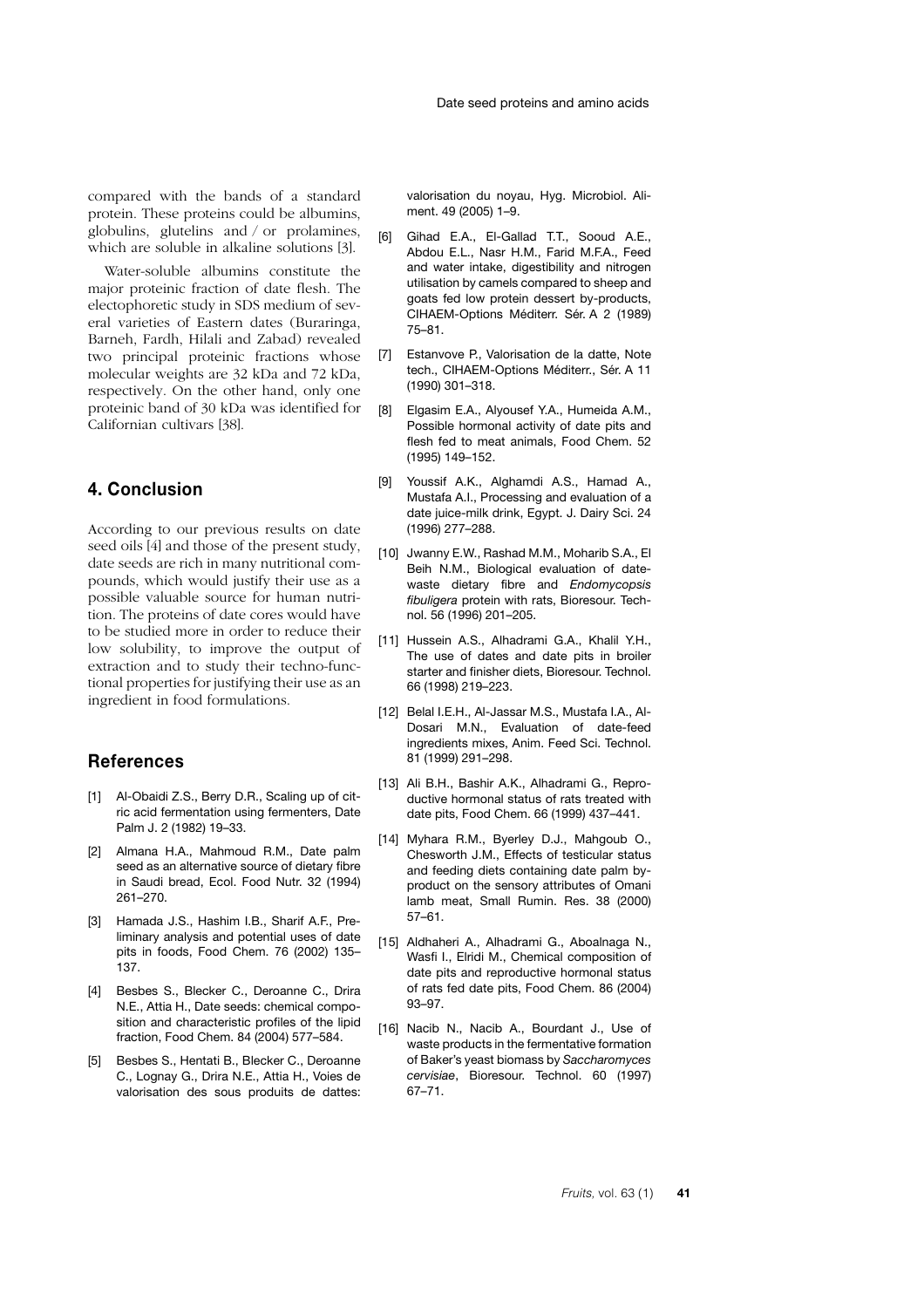- [17] Nacib N., Nacib A., Mostefa G., Larbi L., Adimi L., Remmal M., Bourdant J., Use of date products in production of thermophilic dairy starters strain *Streptococcus thermophilus*, Bioresour. Technol. 67 (1999) 291– 295.
- [18] Abou Zied A.A., Baghlef A.O., Utilization of date seeds and cheese whey in production of citric acid by *Candida lipolytica*, Agric. Wastes 8 (1983)131–142.
- [19] Abou Zied A.A., Abderrahman N., Baghlef A.O., The formation of oxytetracycline in atecoat medium, Bioresour. Technol. 37 (1991) 179–184.
- [20] Abou Zied A.A., Khoja S.M., Utilization of dates in the fermentative formation of citric acid by *Candida lipolytica*, Zent. Microbiol. 148 (1993) 213–221.
- [21] Abou Zied A.A., Baeshin N.A., Baghlaf A.O., Utilisation of date products in production of oxytetracycline by *Streptomyces rimosus*, J. Chem. Technol. Biotechnol. 58 (1993) 77–79.
- [22] Roukas T., Kotzekidou P., Pretreatment of date syrup to increase citric acid production, Enzym. Microbiol. Technol. 21 (1997) 273– 276.
- [23] Nacib N., Nacib A., Boudjelal A., Benslimane C., Blanchard F., Bourdant J., The effect of supplementation by different nitrogen sources on the production of lactic acid from date juice by *Lactobacillus casei* subsp*. rhamnosus,* Bioresour. Technol. 78 (2001) 149–153.
- [24] El-Shurafa M.Y., Ahmed H.S., Abou-Naji S.E., Organic and inorganic constituent of dates palm pit (seeds), Date Palm J. 2 (1982) 275–284.
- [25] Devshony S., Eteshola A., Shani A., Characterisation and some potential application of date palm *(Phoenix dactylifera* L*.)* seeds and seed oil, J. Am. Oil Chem. Soc. 69 (1992) 595–597.
- [26] Al-Hooti S., Sidhu J.S., Qabazard H., Chemical composition of seeds of date fruit cultivars of United Arab Emirates, J. Food Sci. Technol. 35 (1998) 44–46.
- [27] Besbes S., Blecker C., Deroanne C., Lognay G., Drira N.E., Attia H., Quality characteristics and oxidative stability of date seed oil during storage, Food Sci. Technol. Int. 10 (2004) 333–338.
- [28] Besbes S., Blecker C., Deroanne C., Bahloul N., Lognay G., Drira N.E., Attia H., Date seed oil: phenolics, tocopherol and sterol profiles, J. Food Lipids 11 (2004) 251–265.
- [29] Besbes S., Blecker C., Deroanne C., Lognay G., Drira N.E., Attia H., Heating effects on some quality characteristics of date seed oil, Food Chem. 91 (2005) 469–476.
- [30] El-Adawy T.A., Rahma E.H., El-Bedawey A.A., Gafar A.F., Nutritional potential and functional properties of sweet and bitter lupin seed protein isolates, Food Chem. 74 (2001) 455–462.
- [31] Anon., Official methods of analysis, 15th ed., Assoc. Off. Anal. Chem. (AOAC), Washington, DC, USA, 1995.
- [32] Barminas J.T., James M.K., Abubakar U.M., Chemical composition of seeds and oil of *Xylopia aethiopica* grown in Nigeria, Plant Foods Hum. Nutr. 53 (1999) 193–198.
- [33] Laemmli U.K., Cleavage of structural proteins during the assembly of head of bacteriophage T4 , Nature 227 (1970) 680–685.
- [34] Salem S.A., Hegazi S.M., Chemical composition of the Egyptian dry dates, J. Sci. Food Agric. 22 (1971) 632–634.
- [35] Al-Rawi N., Markakis P., Bauer D.H., Amino acid composition of some Iraqi dates, J. Sci. Food Agric. 18 (1967) 1–2.
- [36] Salim S., Ahmed A., Protein and amino acid contents of some Saudi Arabian date palm seeds (*Phoenix dactylifera* L*.*), Arab Gulf J. Sci. Res. 10 (1992) 1–9.
- [37] Fayadh J.M., Al-Showiman S.S., Chemical composition of date palm *(Phoenix dactylifera* L*.*)*,* J. Chem. Soc. Pak. 12 (1990) 84–103.
- [38] Ahmed I.S.A., Al-Gharibi K.N., Daar A.S., Kabir S., The composition and properties of date proteins, Food Chem. 53 (1995) 441– 446.